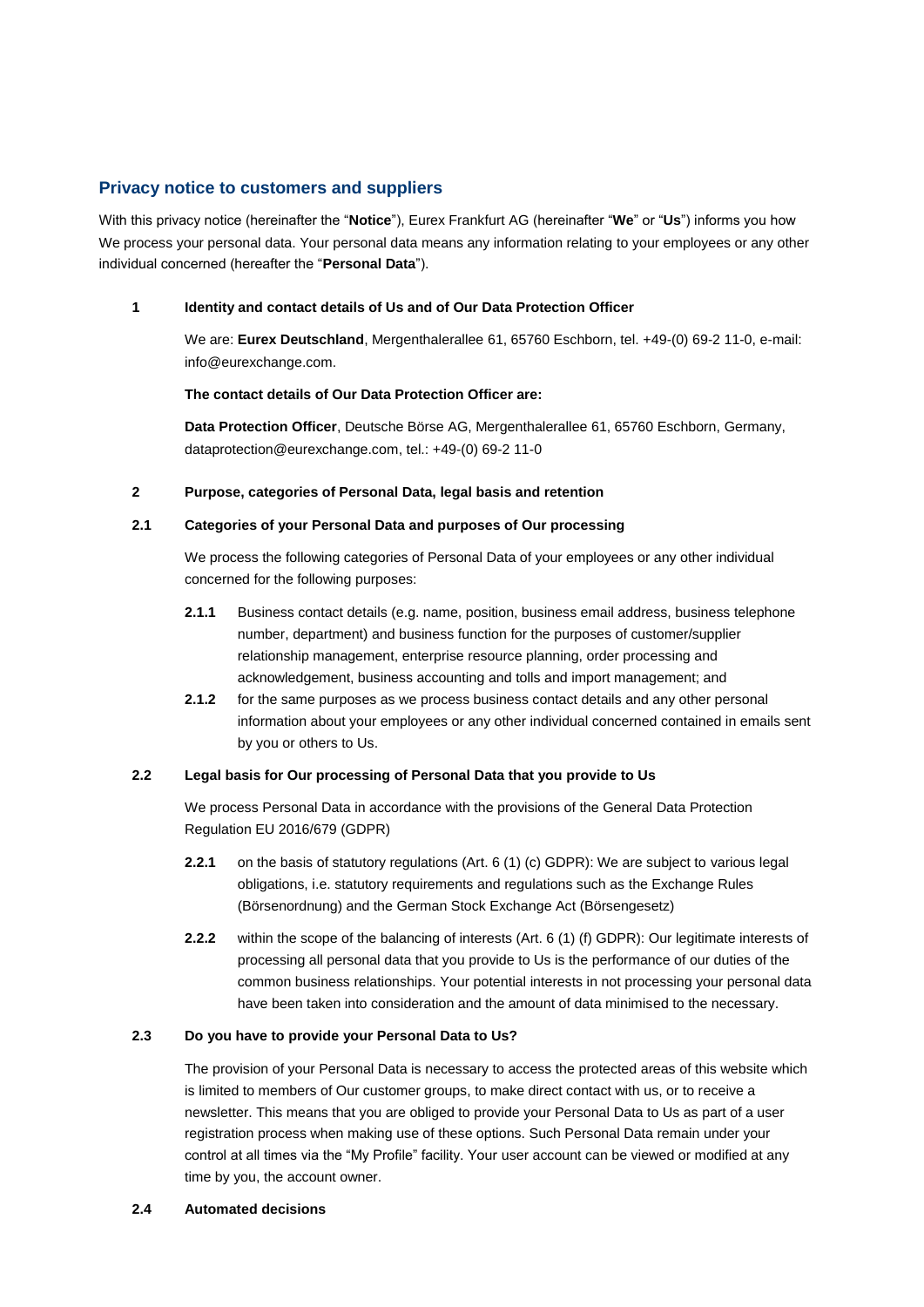

We do not make any automated decisions solely on automatic processing, including profiling, which would produce legal effects concerning you or similarly significantly affect you.

#### **2.5 Sources from which we have obtained the Personal Data**

We may have obtained the Personal Data set out in Section [2.1](#page-0-0) above e.g. from the following not public accessible sources: contract and communication during contract performance.

### **2.6 Retention periods**

The retention periods for Personal Data depend on the purpose of the processing. We will retain Personal Data set out under Sec. [2.1](#page-0-0) above for as long as (i) necessary for the respective purpose, and/or (ii) required by applicable statutory retention laws. In your case, we will retain personal data that you provide to Us for as long as our business relationship with your firm lasts, plus any applicable retention periods required pursuant to statutory provisions (e.g. based on tax law provisions) or required to pursue our legitimate interests after the termination of the business relationship (e.g. in order to make claims within the statutory limitation periods).

### **3 Transfer of Personal Data to third parties**

#### **3.1 Transfer of your Personal Data to third parties**

Any transfer of Personal Data that you provide to Us to EU service providers (e.g. for purposes of IT hosting, operation and support), is based on prior signed data processing agreements according to GDPR requirements.

# **3.2 Transfer of Personal Data that you provide to Us to third parties located in countries outside the European Union?**

If we transfer Personal Data that you provide to Us to third parties that are located outside the European Union (e.g. in the US), we use so-called EU Model Clauses (such EU Model Clauses under http://ec.europa.eu/justice/data-protection/international-transfers/transfer/index\_en.htm) if there is no adequacy decision by the European Commission for such country.

#### **3.3 Transfer of your Personal Data to public authorities**

We may transfer your Personal Data to public authorities where this is required by the applicable law (e.g. the German Stock Exchange Act (Börsengesetz) or the German Securities Trading Act (Wertpapierhandelsgesetz). A transfer of your Personal Data is also permitted if there is a suspicion of a criminal offence or the abuse of the services offered on Our website. In this event, we shall be entitled to transfer your Personal Data to the criminal prosecution authority.

### **4 Rights of the individual (incl. Right to Object)**

Under applicable data protection laws, each individual has the right

- of access to, rectification of, and/or erasure of your Personal Data;
- to restrict to its processing of your Personal Data;
- to tell Us that he/she do not wish to receive marketing information; and
- (in some circumstances) to require certain of this Personal Data to be transferred to you or a third party, which he/she can exercise by contacting Us at the details set out at the beginning of this Notice.